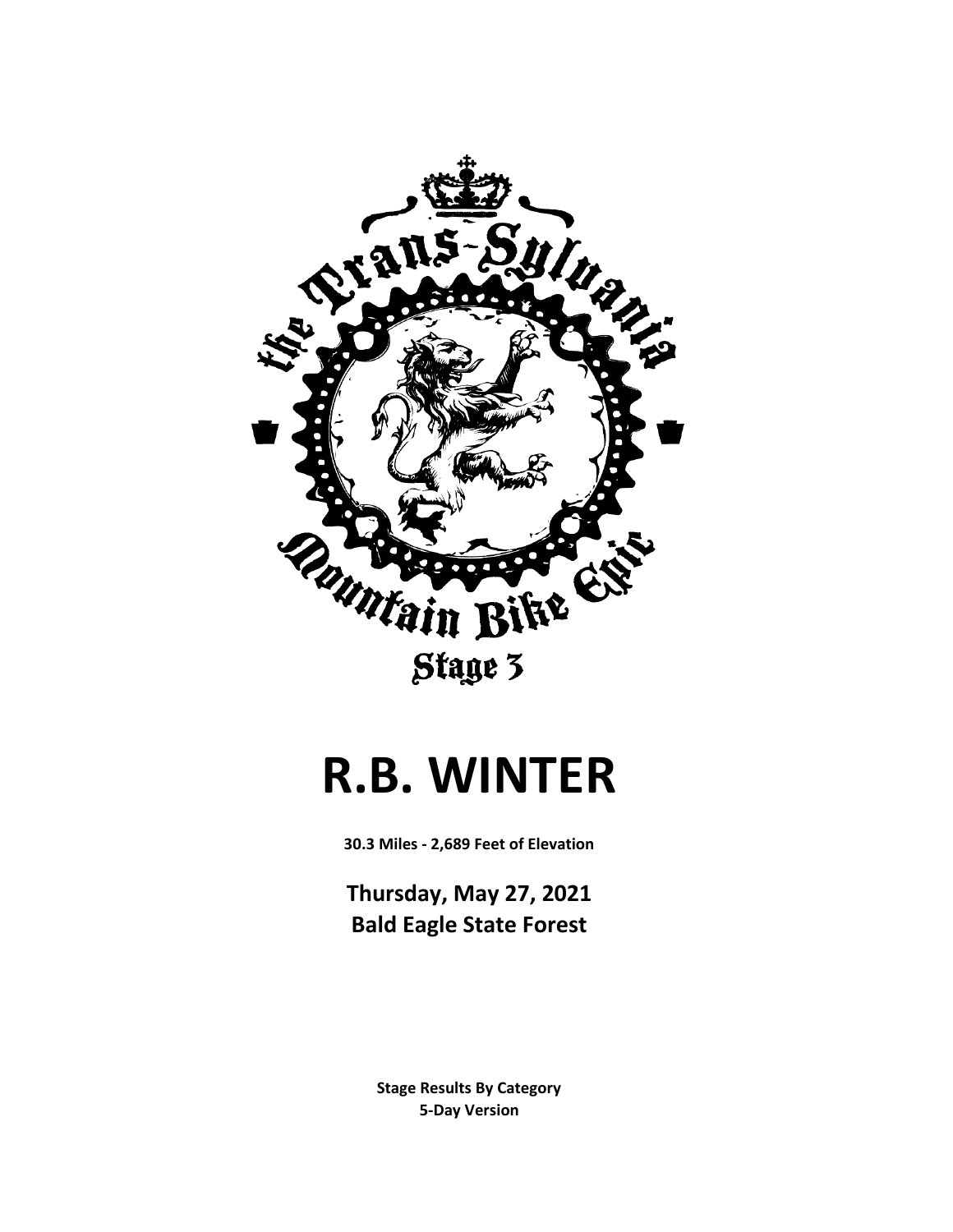# **OPEN MEN**

| <b>RANK</b>             | <b>BIB</b>     | <b>NAME</b>              | <b>TIME</b> | <b>AGE</b> | <b>CITY, STATE</b>       |
|-------------------------|----------------|--------------------------|-------------|------------|--------------------------|
| $\mathbf{1}$            | 13             | <b>LOGAN KASPER</b>      | 02:07:22.71 | 28         | <b>BALDWINVILLE, MA</b>  |
| $\overline{2}$          | 36             | <b>KERRY WERNER JR.</b>  | 02:07:23.27 | 30         | <b>ADVANCE, NC</b>       |
| 3                       | 9              | <b>GREGG GALLETTA</b>    | 02:14:21.36 | 51         | <b>DOBBS FERRY, NY</b>   |
| $\overline{\mathbf{4}}$ | 12             | <b>RYAN JOHNSON</b>      | 02:15:33.74 | 22         | <b>BROOKVILLE, PA</b>    |
| 5                       | 22             | <b>CODY PHILLIPS</b>     | 02:18:26.05 | 27         | <b>WILLISTON, VT</b>     |
| 6                       | 17             | <b>WILLIAM LOEVNER</b>   | 02:19:54.15 | 24         | <b>ALLISON PARK, PA</b>  |
| $\overline{\mathbf{z}}$ | 16             | <b>NICK LANDO</b>        | 02:22:55.45 | 24         | RINGWOOD, NJ             |
| 8                       | 10             | <b>SCOTT GRAY</b>        | 02:24:18.01 | 46         | <b>LEBANON, PA</b>       |
| 9                       | 8              | <b>ANDREW DUENSING</b>   | 02:29:08.80 | 29         | ALAMO, CA                |
| 10                      | $\overline{2}$ | <b>SHAWN ALEXANDER</b>   | 02:34:16.01 | 19         | PITTSFORD, NY            |
| 11                      | $\overline{7}$ | <b>ANDREW DUDLE</b>      | 02:34:21.44 | 30         | <b>EMMAUS, PA</b>        |
| 12                      | 33             | <b>JORDAN THOMPSON</b>   | 02:35:34.91 | 34         | <b>STATE COLLEGE, PA</b> |
| 13                      | 25             | <b>MARTIN SCHLEEDE</b>   | 02:48:55.66 | 36         | <b>RUBY, NY</b>          |
| 14                      | 28             | <b>WILSON STEVENS</b>    | 02:49:41.98 | 27         | <b>BUFFALO, NY</b>       |
| 15                      | 21             | <b>ANDREW NORMAN</b>     | 02:55:10.83 | 32         | <b>CLEMMONS, NC</b>      |
| 16                      | 15             | <b>ZACHARY LABRY</b>     | 02:56:35.84 | 35         | LOS ANGELES, CA          |
| 17                      | 6              | <b>PATRICK CAREY</b>     | 02:56:44.63 | 36         | <b>KEENE, NY</b>         |
| 18                      | 23             | <b>MATTHEW RALPH</b>     | 02:59:54.59 | 40         | <b>WARRENTON, VA</b>     |
| 19                      | 4              | <b>MATT BURKE</b>        | 03:02:21.81 | 35         | <b>SWANSEA, MA</b>       |
| 20                      | 26             | <b>KEENAN SEGENCHUK</b>  | 03:12:01.10 | 19         | <b>UPTON, MA</b>         |
| 21                      | 29             | <b>ALEXANDER STRANGE</b> | 03:12:49.52 | 29         | <b>AMBLER, PA</b>        |
| 22                      | 18             | <b>CRAIG MILLER</b>      | 03:39:01.54 | 25         | <b>BOALSBURG, PA</b>     |
| <b>DNS</b>              | 30             | <b>MATT PIKE</b>         | <b>DNS</b>  | 31         | <b>BOULDER, CO</b>       |

# **OPEN WOMEN**

| <b>RANK</b>             | <b>BIB</b> | <b>NAME</b>              | <b>TIME</b> | <b>AGE</b> | <b>CITY, STATE</b>       |
|-------------------------|------------|--------------------------|-------------|------------|--------------------------|
| 1                       | 1          | <b>BRITT MASON</b>       | 02:34:43.09 | 35         | <b>ELLICOTT CITY, MD</b> |
| $\overline{2}$          | 89         | <b>ELIZABETH SHELDON</b> | 02:34:43.73 | 55         | <b>WASHINGTON, DC</b>    |
| 3                       | 98         | <b>EMILY WERNER</b>      | 02:38:30.39 | 28         | <b>ADVANCE, NC</b>       |
| 4                       | 130        | <b>TAYLOR KUYK-WHITE</b> | 02:39:25.79 | 34         | PHILADELPHIA, PA         |
| 5                       | 91         | <b>MADELINE DEPMAN</b>   | 02:45:08.43 | 26         | <b>ROANOKE, VA</b>       |
| 6                       | 87         | <b>ANNA BARENSFELD</b>   | 02:52:52.88 | 38         | <b>FOMBELL, PA</b>       |
| $\overline{\mathbf{z}}$ | 96         | <b>NICKY RUSZKOWSKI</b>  | 02:59:50.74 | 38         | <b>SYRACUSE, NY</b>      |
| 8                       | 88         | <b>TANYA CAMPBELL</b>    | 03:01:50.61 | 39         | <b>PA FURNACE, PA</b>    |
| 9                       | 92         | <b>ALECIA FAUSTINI</b>   | 03:12:34.96 | 37         | <b>BETHANY, CT</b>       |
| 10                      | 97         | <b>ANNIE SCHWARTZ</b>    | 03:12:58.77 | 36         | <b>SAINT LOUIS, MO</b>   |
| 11                      | 90         | <b>MELISSA COOPER</b>    | 03:21:33.83 | 37         | <b>DURHAM, NC</b>        |
| 12                      | 93         | <b>CORIANNE KOCAREK</b>  | 03:28:48.44 | 37         | <b>NORTH CANTON, OH</b>  |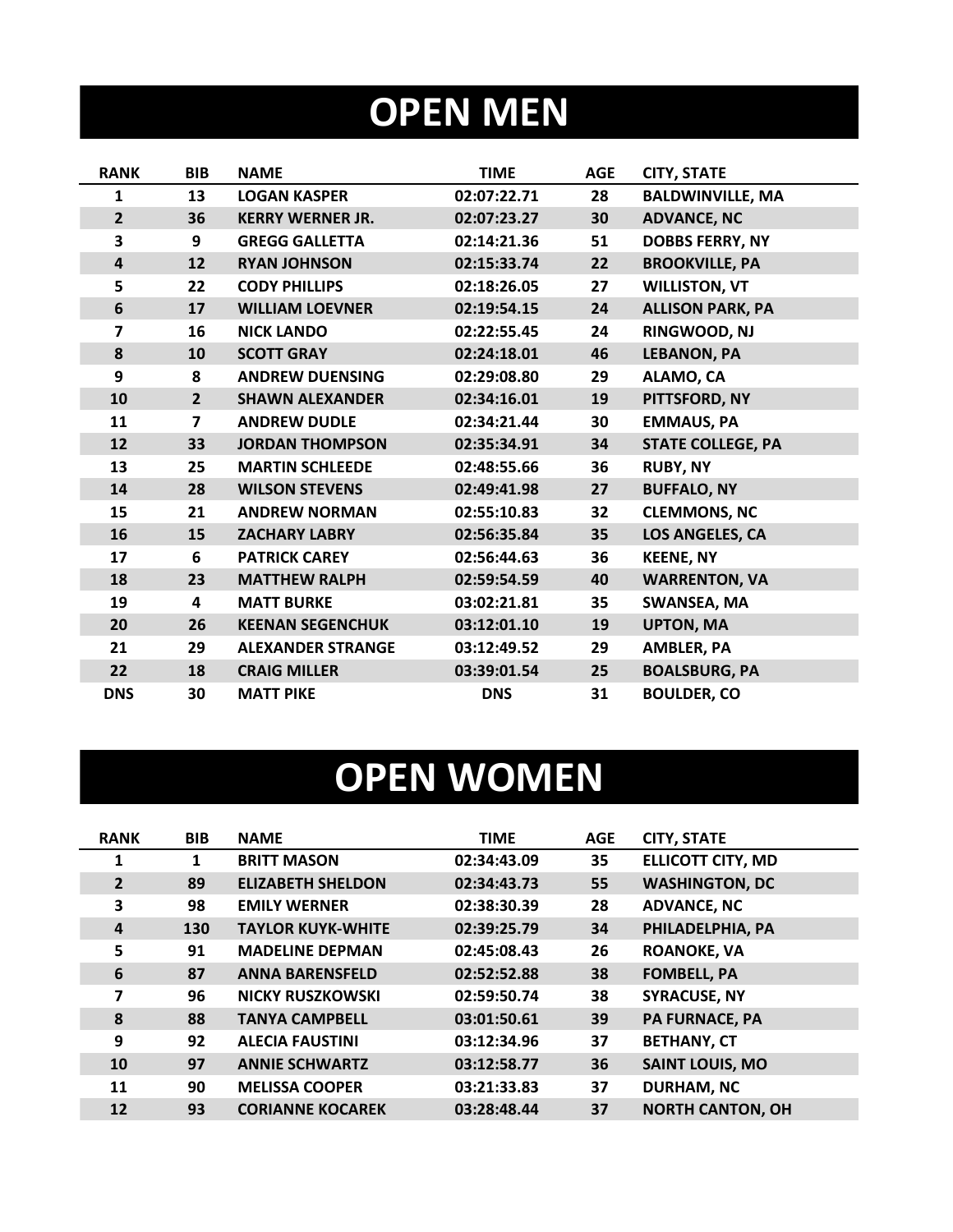## **MEN 40-49**

| <b>RANK</b>    | <b>BIB</b> | <b>NAME</b>             | <b>TIME</b> | AGE | <b>CITY, STATE</b>       |
|----------------|------------|-------------------------|-------------|-----|--------------------------|
| 1              | 34         | <b>CHRIS TRIES</b>      | 02:19:56.00 | 42  | <b>JOHNSON CITY, TN</b>  |
| $\overline{2}$ | 56         | <b>JOSH WHITMORE</b>    | 02:24:18.93 | 45  | <b>FAIRVIEW, NC</b>      |
| 3              | 57         | <b>SEAMUS WOODS</b>     | 02:24:56.31 | 44  | <b>BREWSTER, MA</b>      |
| 4              | 46         | <b>NATHAN GOATES</b>    | 02:33:27.93 | 48  | <b>SHIPPENSBURG, PA</b>  |
| 5              | 48         | <b>CHRIS HOWELL</b>     | 02:39:04.46 | 40  | <b>FREDERICK, MD</b>     |
| 6              | 42         | <b>IAN COLQUHOUN</b>    | 02:43:16.15 | 40  | <b>ANDOVER, NJ</b>       |
| 7              | 43         | <b>IGOR DANKO</b>       | 02:46:28.32 | 41  | <b>WEST MILFORD, NJ</b>  |
| 8              | 49         | <b>MATTHEW KESECKER</b> | 02:51:49.24 | 43  | <b>CULPEPER, VA</b>      |
| 9              | 54         | <b>JERICO SLAVIN</b>    | 03:06:15.54 | 42  | <b>KING GEORGE, VA</b>   |
| 10             | 39         | <b>DAVE BREISACHER</b>  | 03:07:18.23 | 40  | PAOLI, PA                |
| 11             | 50         | <b>CHRIS MICELI</b>     | 03:24:31.16 | 48  | <b>ALIQUIPPA, PA</b>     |
| 12             | 52         | <b>CHRIS SAUER</b>      | 03:29:32.56 | 48  | <b>NEW YORK, NY</b>      |
| 13             | 45         | <b>CHARLIE FULLER</b>   | 03:40:36.24 | 43  | <b>STATE COLLEGE, PA</b> |
| 14             | 55         | <b>LEVI THORNTON</b>    | 03:48:50.84 | 43  | <b>TUCSON, AZ</b>        |
| <b>DNS</b>     | 47         | <b>AARON HOAG</b>       | <b>DNS</b>  | 42  | <b>RALEIGH, NC</b>       |

#### **MEN 50-59**

| <b>RANK</b>    | <b>BIB</b> | <b>NAME</b>            | <b>TIME</b> | <b>AGE</b> | <b>CITY, STATE</b>      |
|----------------|------------|------------------------|-------------|------------|-------------------------|
| 1              | 77         | <b>BRIAN TRDINA</b>    | 02:25:18.34 | 51         | <b>FREDERICK, MD</b>    |
| $\overline{2}$ | 58         | <b>ANDY AUGUST</b>     | 02:26:27.36 | 56         | PITTSFORD, NY           |
| 3              | 69         | <b>MIKE MONTALBANO</b> | 02:39:56.95 | 51         | <b>HEWITT, NJ</b>       |
| $\overline{4}$ | 61         | <b>JIM DOWD</b>        | 02:42:35.47 | 53         | <b>TIVERTON, RI</b>     |
| 5              | 60         | <b>DON DAVIS</b>       | 02:46:37.85 | 54         | <b>VICTOR, NY</b>       |
| 6              | 75         | <b>ERIC SAUER</b>      | 02:53:49.30 | 53         | <b>KERNERSVILLE, NC</b> |
| 7              | 72         | <b>BOB RADZWICH</b>    | 02:57:48.09 | 51         | <b>PA FURNACE, PA</b>   |
| 8              | 80         | <b>PAUL WOJCIAK</b>    | 02:58:40.25 | 56         | <b>POUGHKEEPSIE, NY</b> |
| 9              | 123        | <b>STEVE SEGENCHUK</b> | 03:03:07.04 | 52         | <b>UPTON, MA</b>        |
| 10             | 67         | <b>PAUL HODA</b>       | 03:08:05.84 | 53         | <b>WHITE HAVEN, PA</b>  |
| 11             | 66         | <b>COREY HILLIARD</b>  | 03:10:08.20 | 51         | <b>BROOKLYN, NY</b>     |
| 12             | 76         | <b>FRITZ SEAGER</b>    | 03:19:07.74 | 52         | <b>VICTOR, NY</b>       |
| 13             | 64         | <b>BRIAN GRUCHACZ</b>  | 03:42:23.02 | 50         | OAK RIDGE, NJ           |
| 14             | 65         | <b>ARTURO GUILLEN</b>  | 03:42:24.59 | 54         | <b>BERWYN, PA</b>       |
| 15             | 38         | <b>SCOTT BALLAY</b>    | 04:16:35.22 | 50         | <b>SACRAMENTO, PA</b>   |
| 16             | 78         | <b>JOSEPH WHITE</b>    | 04:18:19.28 | 54         | <b>CULPEPER, VA</b>     |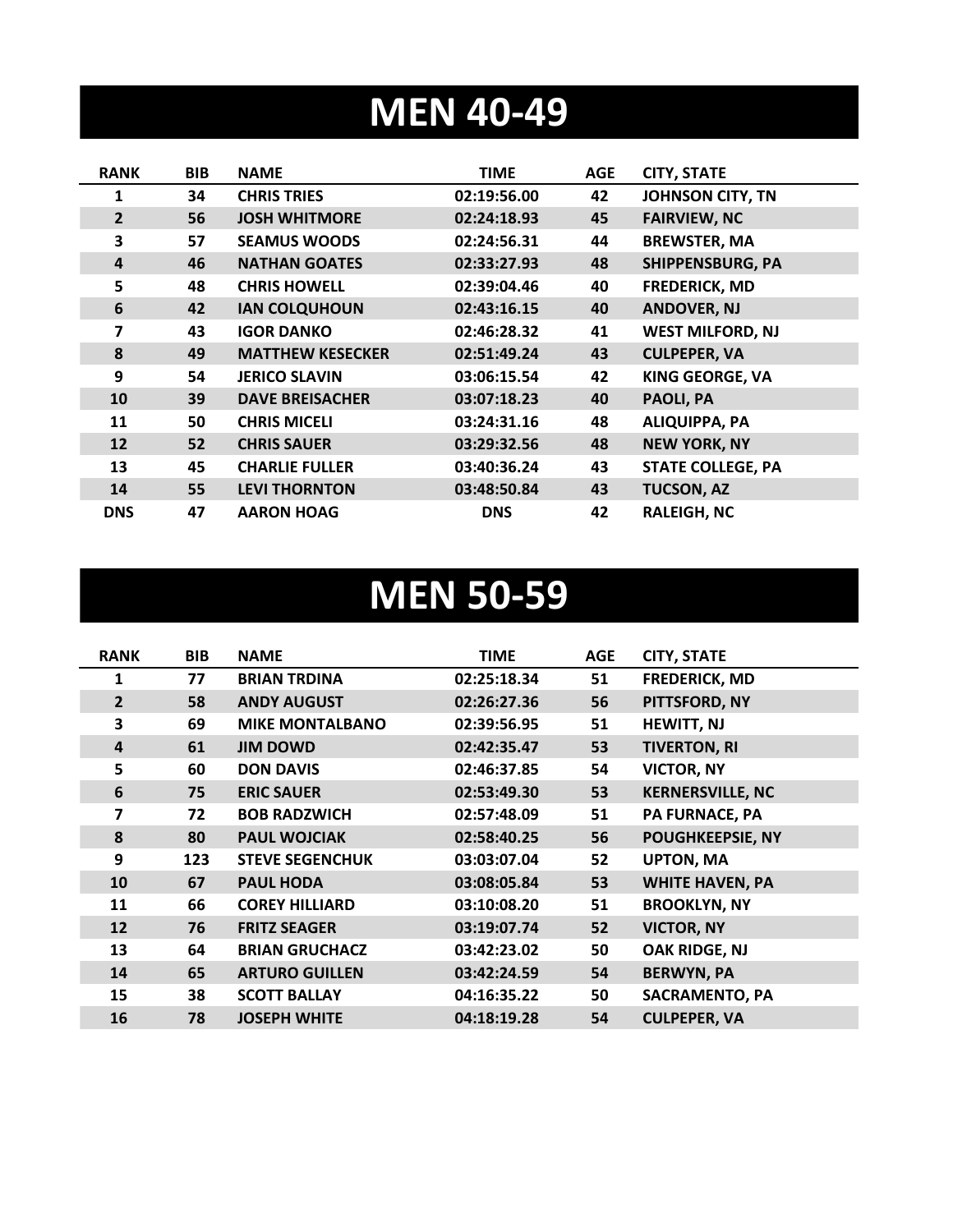## **MEN 60+**

| <b>RANK</b> | BIB | <b>NAME</b>        | <b>TIME</b> | AGE | CITY, STATE            |
|-------------|-----|--------------------|-------------|-----|------------------------|
|             | 83  | <b>JIM MILLER</b>  | 02:49:39.40 | 61  | <b>BALTIMORE, MD</b>   |
|             | 81  | <b>DAVID JOLIN</b> | 02:49:50.98 | 62  | <b>BELLVILLE, OH</b>   |
| <b>DNF</b>  | 86  | <b>DON UPHOUSE</b> | <b>DNF</b>  | 64  | <b>NEW FREEDOM. PA</b> |

## **WOMEN 40+**

| <b>RANK</b> | <b>BIB</b> | <b>NAME</b>            | <b>TIME</b> | AGE | <b>CITY, STATE</b>       |
|-------------|------------|------------------------|-------------|-----|--------------------------|
|             | 102        | <b>JEN TILLMAN</b>     | 03:00:23.79 | 45  | <b>ELLICOTT CITY, MD</b> |
| $2^{\circ}$ | 99         | <b>BRIANNA BAIR</b>    | 03:09:08.20 | 42  | <b>STATE COLLEGE, PA</b> |
| 3           | 100        | <b>NICOLE GUNTON</b>   | 03:20:14.84 | 45  | KENT. WA                 |
| <b>DNS</b>  | 101        | <b>KATHLEEN HYLAND</b> | <b>DNS</b>  | 43  | <b>RALEIGH, NC</b>       |

#### **CLYDESDALE**

| <b>RANK</b>    | <b>BIB</b> | <b>NAME</b>                | TIME        | <b>AGE</b> | <b>CITY, STATE</b>       |
|----------------|------------|----------------------------|-------------|------------|--------------------------|
| 1              | 110        | <b>NICK SHEPHERD</b>       | 02:46:30.06 | 38         | <b>TACOMA, WA</b>        |
| $\overline{2}$ | 109        | <b>ADAM RUSZKOWSKI</b>     | 02:55:42.58 | 37         | <b>SYRACUSE, NY</b>      |
| 3              | 107        | <b>TODD HAIG</b>           | 03:23:44.24 | 53         | <b>WESTVILLE, NJ</b>     |
| $\overline{a}$ | 105        | <b>JOHN DURKIN</b>         | 03:26:36.95 | 53         | <b>BARRINGTON, NJ</b>    |
| 5              | 106        | <b>DANIEL FAUSEY</b>       | 03:32:43.38 | 47         | <b>COLUMBUS, OH</b>      |
| 6              | 111        | <b>JOSH VAN CLEEF</b>      | 03:54:36.24 | 40         | <b>DURHAM, NC</b>        |
| 7              | 104        | <b>MICHAEL BLANKENSHIP</b> | 04:20:57.65 | 43         | <b>WINSTON-SALEM</b>     |
| 8              | 108        | <b>THOMAS PEASE</b>        | 05:00:20.36 | 33         | <b>WINDSOR LOCKS, CT</b> |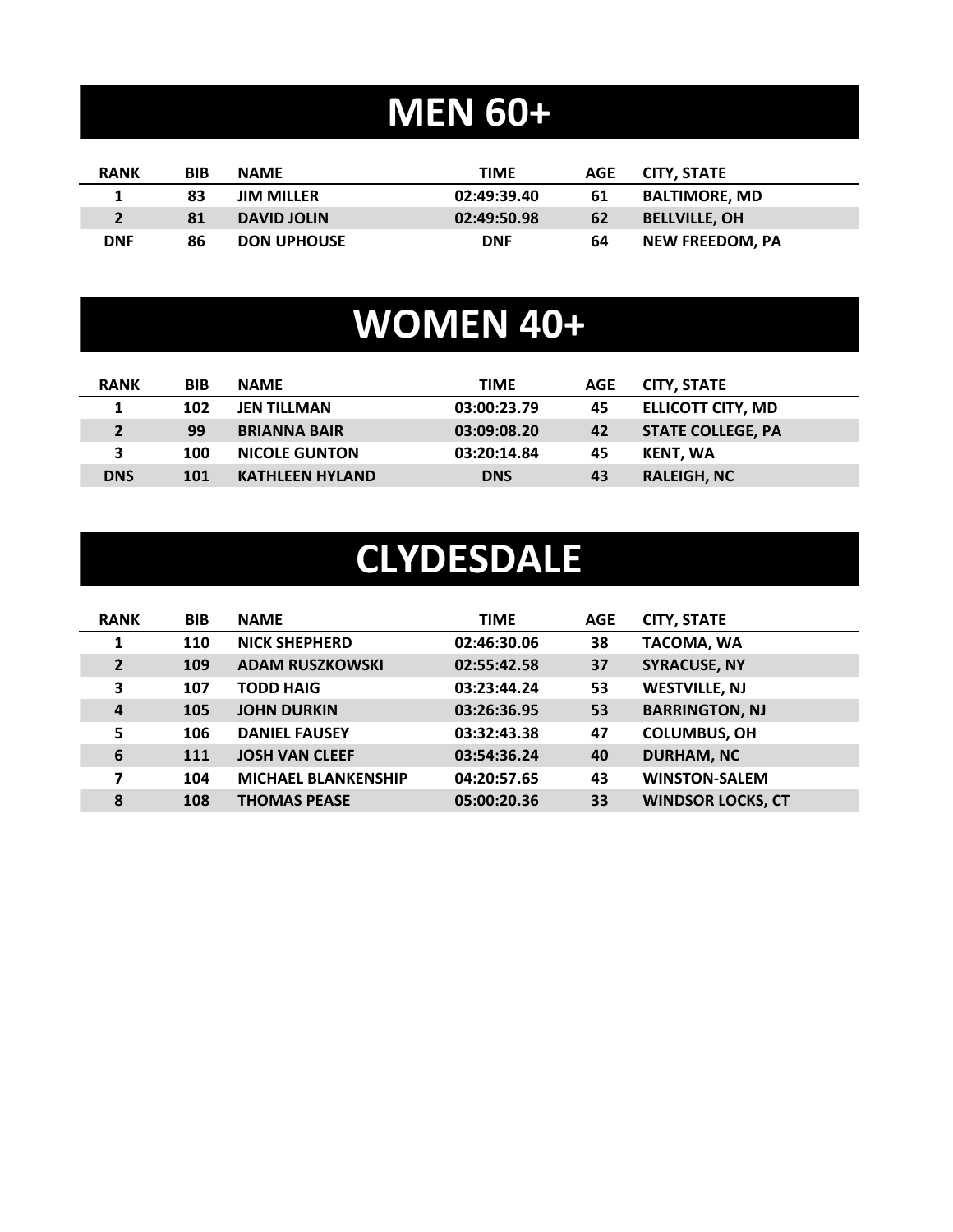## **SINGLE SPEED**

| <b>RANK</b>    | <b>BIB</b> | <b>NAME</b>             | <b>TIME</b> | <b>AGE</b> | <b>CITY, STATE</b>            |
|----------------|------------|-------------------------|-------------|------------|-------------------------------|
| 1              | 125        | <b>JOHN VORBERGER</b>   | 02:21:29.05 | 21         | <b>SEWICKLEY, PA</b>          |
| $\overline{2}$ | 126        | <b>GORDON WADSWORTH</b> | 02:21:30.89 | 34         | <b>SHAWSVILLE, VA</b>         |
| 3              | 120        | <b>PEYTON RANDOLPH</b>  | 02:25:30.82 | 32         | <b>BALTIMORE, OH</b>          |
| 4              | 119        | <b>THAD PAUNOVICH</b>   | 02:26:36.48 | 27         | <b>AVONMORE, PA</b>           |
| 5              | 118        | <b>DAHN PAHRS</b>       | 02:26:50.29 | 46         | PITTSBURGH, PA                |
| 6              | 117        | <b>ELI ORTH</b>         | 02:28:39.27 | 48         | <b>CINCINNATI, OH</b>         |
| 7              | 24         | <b>JOHN SKARUPA</b>     | 02:31:03.21 | 41         | <b>CHATHAM, MA</b>            |
| 8              | <b>116</b> | <b>ANDREW ORISCHAK</b>  | 02:36:46.89 | 32         | <b>HUNKER, PA</b>             |
| 9              | 127        | <b>JOE WORBOY</b>       | 02:41:05.17 | 47         | <b>LEWIS CENTER, OH</b>       |
| 10             | 14         | <b>MARK KRANSZ</b>      | 02:42:08.52 | 26         | <b>MARQUETTE, MI</b>          |
| 11             | 122        | <b>KEITH RENFROE</b>    | 02:45:29.99 | 45         | <b>ATLANTIC HIGHLANDS, NJ</b> |
| 12             | 115        | <b>KENNY KOCAREK</b>    | 02:46:13.85 | 40         | <b>CANTON, OH</b>             |
| 13             | 113        | <b>RICH DILLEN</b>      | 02:49:41.36 | 52         | <b>CHARLOTTE, NC</b>          |
| 14             | 121        | <b>SCOTT RATH</b>       | 02:51:29.11 | 48         | <b>MILLER PLACE, NY</b>       |
| <b>DNS</b>     | 112        | <b>SCOTT BERKLEY</b>    | <b>DNS</b>  | 27         | <b>HOLDERNESS, NH</b>         |

#### **DUO MEN**

| <b>RANK</b>    | <b>BIB</b> | <b>NAME</b>              | <b>TIME</b> | <b>AGE</b> | <b>CITY, STATE</b>       |
|----------------|------------|--------------------------|-------------|------------|--------------------------|
| 1              | 208        | <b>JAMIE BABCOCK</b>     | 02:28:14.93 | 32         | AIKEN, SC                |
| 1              | 209        | <b>ANDREW BLACKSTOCK</b> | 02:28:18.43 | 27         | <b>GREENVILLE, SC</b>    |
| $\overline{2}$ | 213        | <b>NICK ERHARD</b>       | 02:34:09.87 | 39         | <b>MCDONALD, TN</b>      |
| $\overline{2}$ | 212        | <b>MATTHEW HIGGINS</b>   | 02:34:10.51 | 38         | <b>OOLTEWAH, TN</b>      |
| 3              | 210        | <b>ERIK GRIMM</b>        | 02:35:26.46 | 56         | PITTSFORD, NY            |
| 3              | 211        | <b>JASON URCKFITZ</b>    | 02:35:27.63 | 52         | <b>MENDON, NY</b>        |
| $\overline{a}$ | 214        | <b>JAMES SCHARF JR</b>   | 02:55:49.41 | 47         | <b>COVINGTON, KY</b>     |
| 4              | 215        | <b>EDWARD WIMMER</b>     | 02:55:49.78 | 44         | <b>LAKESIDE PARK, KY</b> |

## **DUO CO-ED**

| <b>RANK</b>    | <b>BIB</b> | <b>NAME</b>           | <b>TIME</b> | AGE | <b>CITY, STATE</b>     |
|----------------|------------|-----------------------|-------------|-----|------------------------|
| 1              | 205        | <b>BEN TALBOT</b>     | 02:56:42.21 | 44  | <b>GAINESVILLE, FL</b> |
| 1              | 216        | <b>AMY TALBOT</b>     | 02:56:43.49 | 38  | <b>GAINESVILLE, FL</b> |
| $\overline{2}$ | 200        | <b>T.J. ELLEDGE</b>   | 03:05:35.45 | 39  | <b>GREENSBORO, NC</b>  |
| $\overline{2}$ | 201        | <b>LAUREN ELLEDGE</b> | 03:05:37.42 | 34  | <b>GREENSBORO, NC</b>  |
| 3              | 202        | <b>KEVIN HAMES</b>    | 03:22:31.27 | 38  | <b>INMAN, SC</b>       |
| 3              | 203        | <b>KRISTY HAMES</b>   | 03:22:31.27 | 35  | <b>INMAN, SC</b>       |